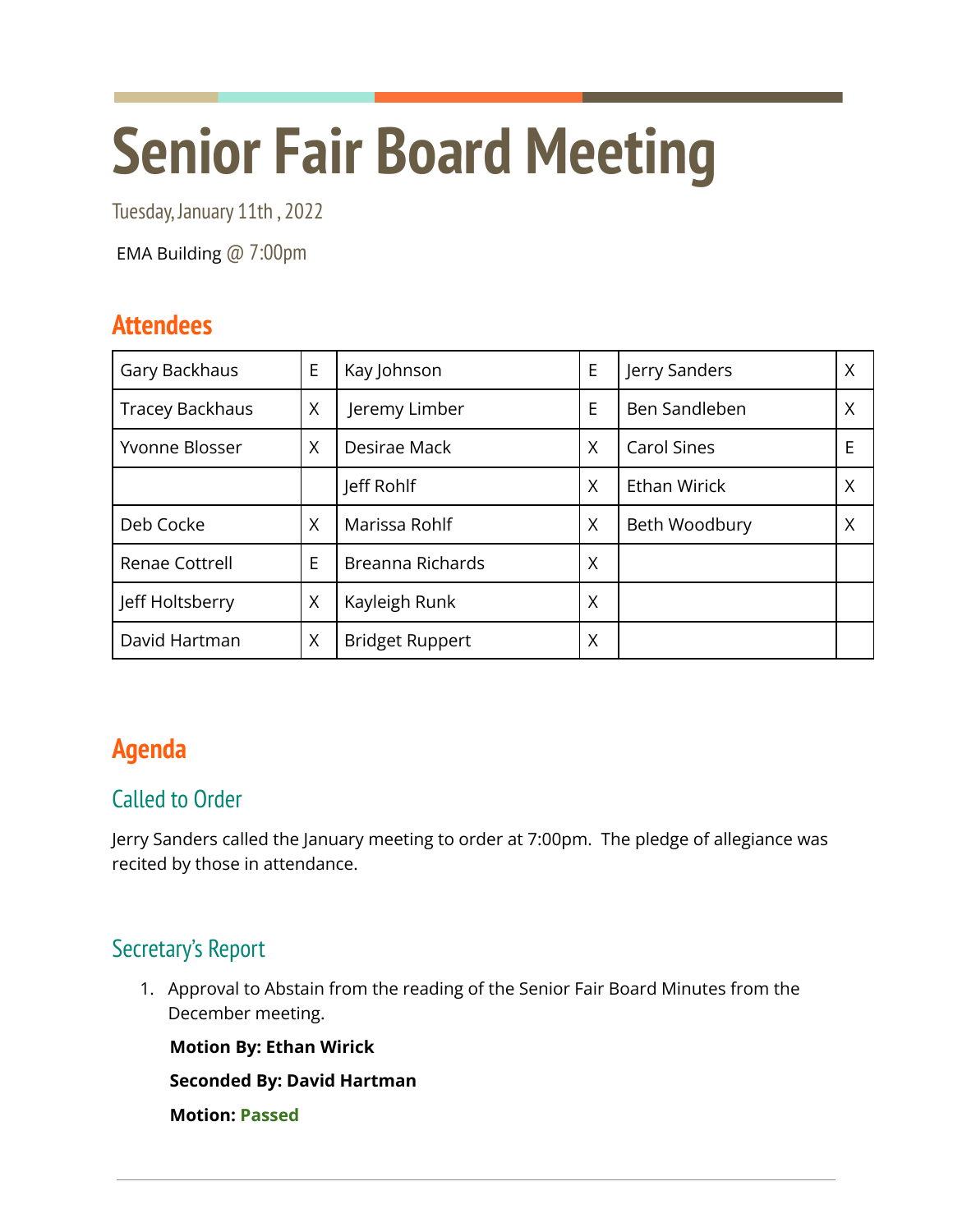2. Motion to approve the minutes from the December meeting.

**Motion By: Ethan Wirick Seconded By: David Hartman Motion: Passed**.

## Financial Report

- 1. Balance in checking \$27,345.51
- 2. Desirae turned in a receipt for donation basket for the convention
- 3. We got a bill for the garden tractor sled for \$300.00 from 2021
- 4. Bill from Tressler plumbing
- 5. Budget was updated

6.

- 7. **Motion By :Desirae Mack :** Approve the treasures report as reported **Seconded By: David Hartman Motion Passed**.
- 8. **Motion By: Jeff Holtsberry:** Approve to pay the bill for the month of January and February.

**Seconded By: Tracey Backhaus Motion Passed.**

**9. Motion By: David Hartman : To approve the budget as proposed**

**Seconded By: Desirae Mack**

**Motion Passed**

#### Correspondence:

1. None

#### Guests:

- 1. Deputies office (nothing)
- 2. Mitch Troyer

#### Committees:

- 1. E Board: We are too late to do bulk ordering for ducks and geese, Carol wants to up the charge for winter storage
- 2. Convention:
	- a. David attended the Alcohol session and has some ideas to bring to that committee.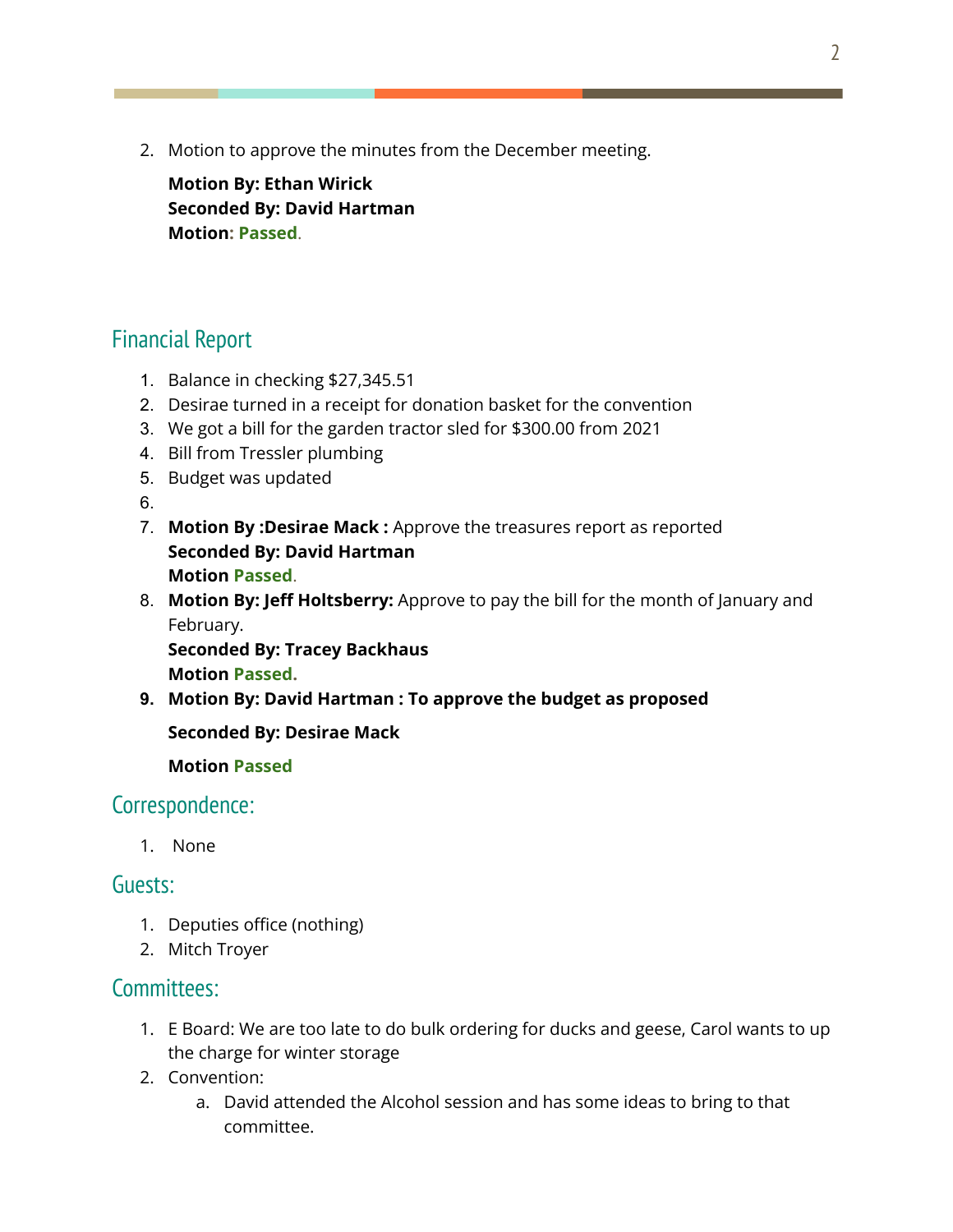- b. Tracey Attended Some entertainment meeting and a few others
- c. Deb attended a ticket about gate and has some ideas for that committee
- d. Desirae attended a variety of meeting
- e. Jeff went to a harness racing meeting and has some ideas for the committee, went to one about how to run a good meeting
- f. Marissa went to a kids day meeting and has some ideas for that committee

#### Old Business

1. Fair Schedule- We can not get the sled for truck pulls for the date we originally planned.

#### New Business

- 1. Replacement to help with King and Queen
- 2. Sunday night entertainment
- 3. May 14th Craft Show
- 4. **Motion By: Jeff Holtsberry : To Have Demos on Friday the 26th and to have Truck Pulls on Saturday the 27th**

**Seconded: Desirae Mack Motion Passed**.

5. **Motion By: Seconded By:**

**Motion:**

**6. Motion By:**

**Seconded By:**

**Motion:**

- 7. **Motion By: Seconded By: Motion:**
- 8. **Motion By: Seconded By: Motion:**
- 9. **Motion By: Seconded By: Motion:**